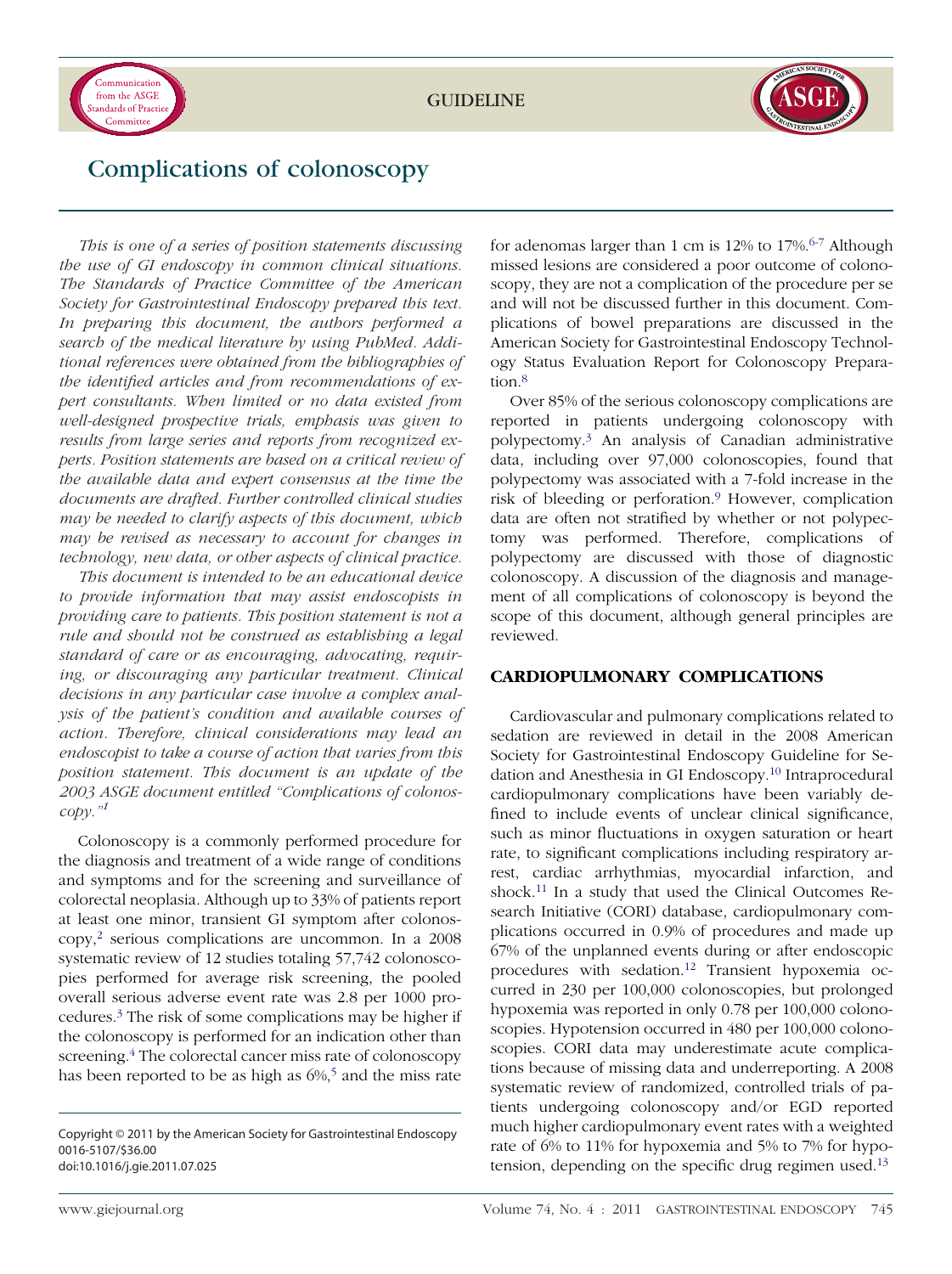In addition to acute complications, colonoscopy is associated with an increased incidence of cardiovascular events in the 30-day postprocedure period. A study of Medicare beneficiaries reported an unadjusted rate of cardiovascular events requiring hospitalization or emergency department visits of 1030 per 100,000 procedures, which was significantly higher compared with matched controls  $(885/100,000$  procedures).<sup>4</sup> In a prospective study of patients undergoing colonoscopy at CORI sites, the event rate at 30 days was 1.4 per 1000 for angina, myocardial infarction, stroke, or transient ischemic attack[.14](#page-4-12)

It is known that the risk of cardiopulmonary events associated with colonoscopy is increased with advanced age,<sup>4</sup> higher American Society of Anesthesiologists Physical Status Classification System scores[,15-16](#page-4-13) and the presence of comorbidities[.4](#page-4-3) Appropriate assessment of anesthesia risk prior to colonoscopy may reduce cardiopulmonary complications by ensuring that high-risk patients are co-managed with other specialists (eg, cardiology, anesthesiology). Appropriate monitoring before, during, and after the procedure also may reduce the risk of complications. Unstable patients should have non-emergent colonoscopy delayed as appropriate. In addition, continuing aspirin and other antiplatelet agents in the peri-endoscopic period may reduce the risk of cardiovascular events. The current American Society for Gastrointestinal Endoscopy Guideline for Management of Antithrombotic Agents for Endoscopic Procedures stresses that the risks of bleeding while receiving antithrombotic therapy must be weighed against the risks of a thrombotic event if that therapy is withheld[.17](#page-4-14) Although many thrombotic events may be devastating, procedure-related GI bleeding is usually manageable and infrequently associated with significant morbidity or mortality[.17](#page-4-14)

# **PERFORATION**

Colonic perforation during colonoscopy may result from mechanical forces against the bowel wall, barotrauma, or as a direct result of therapeutic procedures. Early symptoms of perforation include persistent abdominal pain and abdominal distention. Later, patients may develop peritonitis. Plain radiographs of the chest and abdomen may demonstrate free air, although CT scans have been shown to be superior to the upright chest film.<sup>18</sup> Therefore, an abdominal CT scan should be considered for patients with an unrevealing plain film in whom there is a high suspicion of perforation.

The rate of perforation reported in large studies is 0.3% or less and is generally less than 0.1%[.2](#page-4-1) In a large study of screening colonoscopy, perforation was reported in 13 of 84,412 procedures  $(0.01\%)$ .<sup>19</sup> In a case-controlled study of 277,434 Medicaid beneficiaries undergoing colonoscopy, the rate of perforation was 8.2 per 10,000 procedures (0.08%) compared with 0.3 per 10,000 matched controls  $(0.003\%)$ .<sup>20</sup> In a study analyzing over 50,000 colonoscopies and using Medicare claims data, the rate of

perforation was 5 to 7 per 10,000 procedures (0.05%- 0.07%) and not significantly different for procedures coded as screening without polypectomy, diagnostic without polypectomy, or with polypectomy (regardless of indication).<sup>4</sup> Finally, in a large study of  $116,000$  patients undergoing colonoscopy at ambulatory endoscopy centers, there were  $37$  perforations  $(0.3\%)$ .<sup>21</sup>

Surgical consultation should be obtained in all cases of perforation. Although perforation often requires surgical repair, nonsurgical management may be appropriate in select individuals.<sup>22</sup> There is an increasing number of case reports demonstrating the feasibility of using endoscopic clipping devices to repair perforations[.23](#page-5-4)

There is evidence that performance of colonoscopy by an endoscopist with low procedure volume is associated with increased risk of perforation and bleeding.<sup>9</sup> Creating a fluid cushion at the base or under large polyps in order to increase the degree of separation of the mucosal layers has been described as a technique to potentially reduce the risk of postpolypectomy perforation.<sup>24</sup> It has been suggested that perforation rates greater than 1 in 500 for all colonoscopies or 1 in 1000 for screening colonoscopies should prompt evaluation of whether inappropriate practices are being used[.24](#page-5-5)

### **HEMORRHAGE**

Hemorrhage is most often associated with polypectomy, although it can occur during diagnostic colonoscopy. When associated with polypectomy, hemorrhage may occur immediately or can be delayed for several weeks after the procedure.<sup>25</sup> A number of large studies have reported hemorrhage in 1 to 6 per 1000 colonoscopies (0.1%-0.6%)[.2](#page-4-1) A study analyzing over 50,000 colonoscopies by using Medicare claims found that the rate of GI hemorrhage was significantly different with or without polypectomy: 2.1 per 1000 procedures coded as screening without polypectomy and 3.7 per 1000 for procedures coded as diagnostic without polypectomy, compared with 8.7 per 1000 for any procedures with polypectomy[.4](#page-4-3)

Polyp size has been reported as a risk factor for postpolypectomy bleeding in several studies[.26-30](#page-5-7) Additional risk factors may include the number of polyps removed, $3^{1-32}$  recent warfarin therapy, $28,33-34$  and polyp histology[.26,35](#page-5-7) Patient comorbidities, such as cardiovascular disease, $4,26,28$  may increase the risk for bleeding but also may be markers for anticoagulation use[.34](#page-5-10) Multiple, large studies did not find aspirin use associated with postpolypectomy bleeding.<sup>33-34,36</sup> Another retrospective study found that concomitant use of either aspirin or nonsteroidal anti-inflammatory drugs and clopidogrel was an independent risk factor for bleeding, but aspirin or clopidogrel use alone was not.<sup>31</sup> Recommendations for the management of antithrombotic therapy in the peri-endoscopic period are discussed in detail in another ASGE document.<sup>17</sup>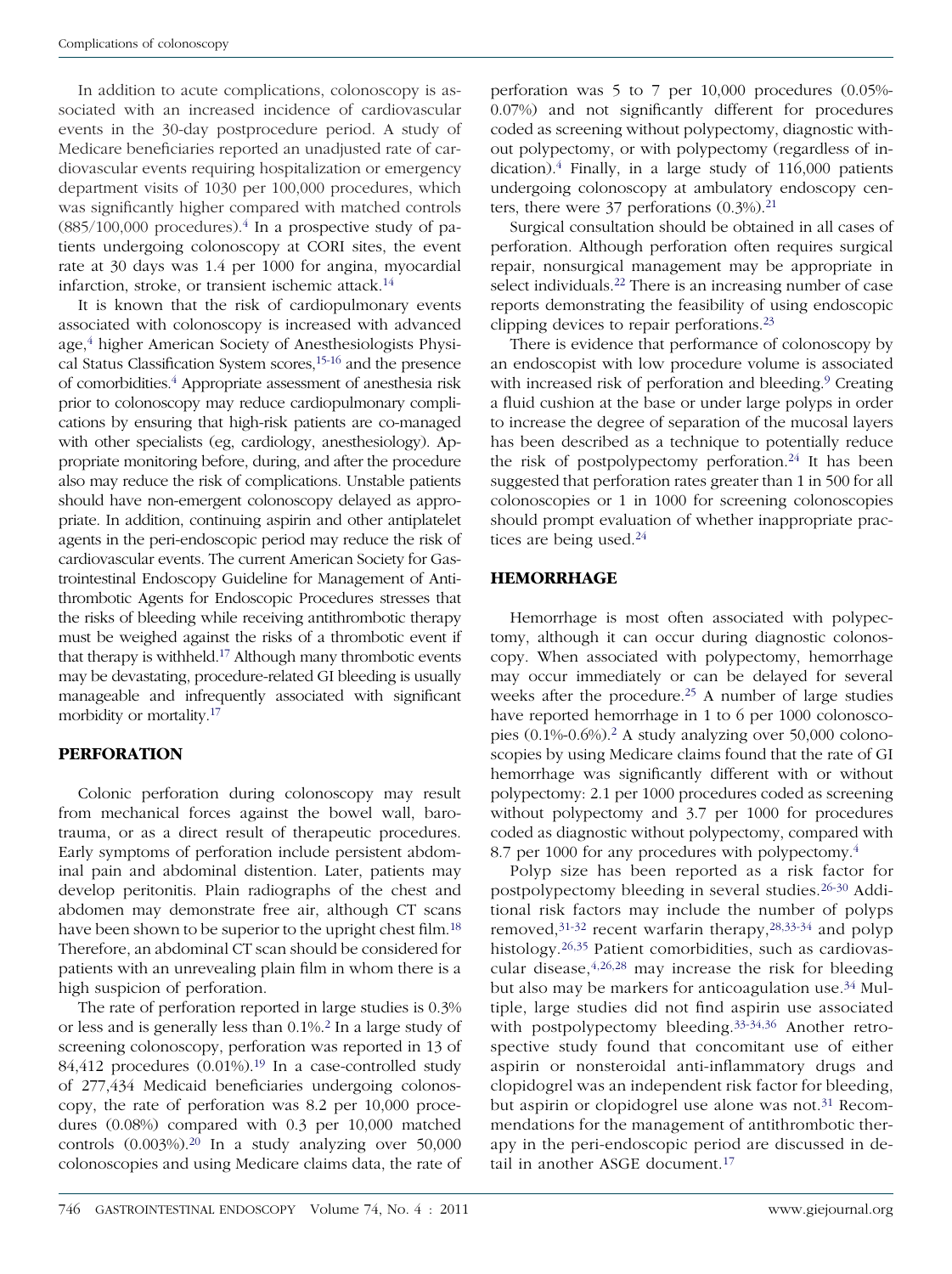The site of active bleeding can be identified endoscopically, through red blood cell nuclear scintigraphy, or angiographically[.37](#page-5-12) Acute postpolypectomy hemorrhage often is immediately apparent and amenable to endoscopic therapy[.38-39](#page-5-13) Nonendoscopic treatment modalities include angiographic embolization and surgery[.40](#page-5-14)

Using mini-snare resection without electrocautery instead of hot-biopsy forceps for removal of diminutive polyps may reduce bleeding[.41](#page-5-15) The prophylactic use of mechanical methods, such as clips or detachable snares has been reported.<sup>42-43</sup> A randomized, controlled trial of prophylactic, detachable snare placement prior to polypectomy in 89 patients with large, pedunculated polyps found a significant reduction in bleeding in the detachable snare group  $(0\% \text{ vs } 12\%)$ .<sup>43</sup> The placement of endoscopic clips after removal of colon polyps may be beneficial in select patients, although the data are mixed[.35,44](#page-5-18) Injection of epinephrine prior to polypectomy was reported to reduce the incidence of immediate postpolypectomy bleeding, although there was no demonstrated effect on delayed bleeding.<sup>45,46</sup> It has been suggested that postprocedure bleeding rates of greater than 1% should prompt evaluation of whether inappropriate practices are being used[.24](#page-5-5)

#### **POSTPOLYPECTOMY ELECTROCOAGULATION SYNDROME**

Postpolypectomy electrocoagulation syndrome is the result of electrocoagulation injury to the bowel wall that induces a transmural burn and localized peritonitis without evidence of perforation on radiographic studies. The reported incidence of this complication varies widely from 3 per 100,000 (0.003%) to 1 in 1000 (0.1%)[.2](#page-4-1)

Typically, patients with postpolypectomy electrocoagulation syndrome present 1 to 5 days after colonoscopy with fever, localized abdominal pain, localized peritoneal signs, and leukocytosis. It is important to recognize this entity because it does not require surgical treatment. Postpolypectomy electrocoagulation syndrome usually is managed with intravenous hydration, broad-spectrum parenteral antibiotics, and nothing by mouth until the symptoms subside.<sup>47</sup> Successful outpatient management with oral antibiotics has also been reported[.48](#page-5-21)

#### **MORTALITY**

Death has been rarely reported in relation to colonoscopy, with or without polypectomy. In a 2010 review of colonoscopy complications based on prospective studies and retrospective analyses of large clinical or administrative databases, there were 128 deaths reported among 371,099 colonoscopies, for an unweighted pooled death rate of 0.03%.<sup>2</sup> All studies reported mortality within 30 days of the colonoscopy, although some reported allcause mortality whereas others limited their analysis to

colonoscopy-specific mortality. Those reporting all-cause mortality include 116 deaths among 176,834 patients  $(0.07\%)$ .<sup>4,9,14, 49-52</sup> Among those reporting colonoscopyspecific mortality, there were 19 deaths among 284,097 patients (0.007%).<sup>9,19,49-56</sup>

# **INFECTION**

Transient bacteremia after colonoscopy, with or with polypectomy, occurs in approximately 4% of procedures, with a range of 0% to 25%.<sup>57</sup> However, signs or symptoms of infection are rare[.57](#page-5-22) Although individual cases of infection after colonoscopy have been reported, there is no definite causal link with the endoscopic procedure and no proven benefit for antibiotic prophylaxis[.58](#page-5-23) Therefore, current guidelines from the American Heart Association and ASGE recommend against antibiotic prophylaxis for patients undergoing colonoscopy.<sup>58-59</sup> A 2008 review<sup>60</sup> reported that subsequent to the 2003 Multisociety Guideline for Reprocessing of Flexible GI Endoscopes,  $61$  all reported cases of transmission of infection resulted from defective equipment and/or failure to adhere to reprocessing guidelines. The Multisociety Guideline for Reprocessing of Flexible GI Endoscopes was updated most recently in 2011.<sup>62</sup>

### **GAS EXPLOSION**

Explosive complications of colonoscopy are rare, but they have serious consequences. A 2007 review reported 9 cases, each resulting in colonic perforation and, in one case, death[.63](#page-5-27) Gas explosion can occur when combustible levels of hydrogen or methane gas are present in the colonic lumen, oxygen is present, and electrosurgical energy is used (eg, electrocautery or argon plasma coagulation). Suspected risk factors are use of nonabsorbable or incompletely absorbable carbohydrate preparations, such as mannitol, lactulose, or sorbitol, <sup>64-65</sup> and incomplete colonic cleansing either because a sigmoidoscopy preparation was used (eg, enemas) or because the result of a colonoscopic purge preparation was inadequate.<sup>66</sup> Some authors have advocated use of carbon dioxide during colonoscopy as a preventive measure.<sup>67</sup>

#### **ABDOMINAL PAIN OR DISCOMFORT**

Less severe, but more common, sequelae of colonoscopy are also important and can impact patient adherence to future colonoscopy[.2](#page-4-1) The most commonly reported minor complications of colonoscopy are bloating  $(25%)^{68}$ and abdominal pain and/or discomfort 5% to  $11\%$ . <sup>68-70</sup> Appropriate techniques, such as avoiding and reducing endoscope looping and minimizing air insufflation should help reduce these symptoms.<sup>71</sup> In addition, randomized trials have demonstrated less postprocedure pain with carbon dioxide compared with standard air insufflation[.72-77](#page-6-3) A water immersion technique that avoids air insufflation also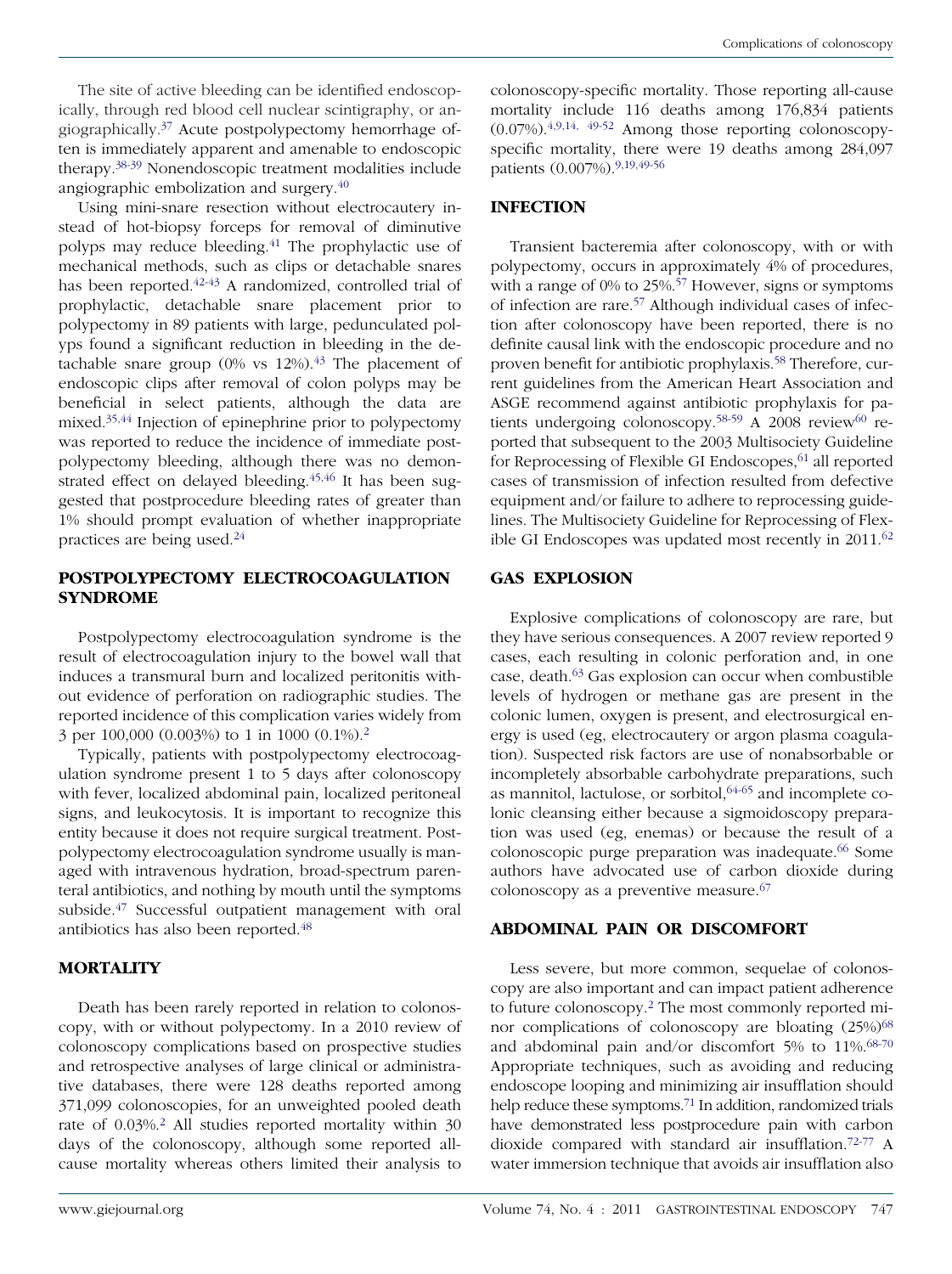may reduce pain, especially in the setting of minimal or no sedation[.78-79](#page-6-4)

## **MISCELLANEOUS COMPLICATIONS**

Miscellaneous complications of colonoscopy include splenic rupture,  $80-81$  acute appendicitis,  $82$  diverticulitis, 2 subcutaneous emphysema,  $83-84$  and tearing of mesenteric vessels with intraabdominal hemorrhage. Chemical colitis may occur if glutaraldehyde, used during disinfection, has not been adequately rinsed from the endoscope[.85](#page-6-8)

#### **COMPLICATIONS ASSOCIATED WITH SPECIFIC COLONOSCOPIC INTERVENTIONS**

### **Colonoscopic tattooing**

When a lesion requires marking to aid localization for surgical removal or endoscopic follow-up, a permanent dye is injected to tattoo the colon adjacent to the lesion.<sup>86</sup> Use of sterile and appropriately diluted solutions has a low rate (0.2%) of complications[.87](#page-6-10)

# **Colonic dilation**

Colonic dilation has been used to treat benign strictures at surgical anastomoses and those associated with Crohn's disease[.88](#page-6-11) Two prospective studies with a total of 42 patients with anastomotic strictures not from Crohn's disease reported no complications after dilation[.89,90](#page-6-12) In contrast, a systematic review of 13 studies with 347 patients with Crohn's disease with colonic strictures reported dilationrelated complication rates of 0% to 18%, with a pooled complication rate of 2%[.91](#page-6-13) Almost all complications were perforations.

# **Colonic stent placement**

Three pooled analyses of 29 to 88 retrospective studies totaling 598 to 1785 patients have yielded similar results for adverse events in the setting of self-expandable metal stents (SEMS) used for malignant obstruction.<sup>92-94</sup> The pooled perforation rates ranged from 3.7% to 4.5%. The pooled stent migration rates ranged from 9.8% to 11.8%, and the stent occlusion rates ranged from 7.3% to 12%. Dilation before or immediately after stent placement is not recommended because of the increased perforation risk[.88](#page-6-11) Since the publication of the pooled analyses, 3 randomized, controlled trials of SEMS compared with surgery were closed early because of high rates of complications in the SEMS arms. These complications included 6 perforations and 5 anastomotic leaks among 47 participants, <sup>95</sup> 3 perforations among 11 participants,  $96$  and 2 perforations among 30 participants (of whom only 14 had a stent placed; ie, 47% technical success rate)[.97](#page-6-17) In contrast, a randomized, controlled trial of SEMS as a bridge to surgery  $(N = 24$  in the SEMS arm) reported no stent-related complications[.98](#page-6-18) The difference in estimated complication rates among the studies may be related to patient population, endoscopist experience, and study design.

# **Colonic decompression tube placement**

The studies examining colonic decompression tube outcomes are limited in size. In 3 series consisting of 139 patients with colonic obstruction, one perforation was reported[.99-101](#page-6-19) A series of 50 patients with pseudoobstruction who underwent 62 colonoscopies with 54 decompression tube placements included one perforation (2% per-patient rate) and an in-hospital mortality rate of 30%, reflecting the underlying comorbidities of patients with pseudo-obstruction.<sup>102</sup>

### **Percutaneous endoscopic colostomy**

Percutaneous endoscopic colostomy has been used to treat slow-transit constipation, recurrent sigmoid volvulus, colonic pseudo-obstruction, and neurogenic bowel in patients refractory to other interventions and considered poor surgical candidates.<sup>88</sup> Series of percutaneous endoscopic colostomy report major complications in 5% to 12% (mostly peritonitis), with a 3% to 7% rate of procedurerelated mortality[.103-105](#page-6-21) Minor complications, such as site infection, buried bumper, and abdominal wall bleeding, exceeded 30% in the only prospective series[.103](#page-6-21) Most reports describe an all-cause in-hospital mortality rate exceeding 25%, reflecting the often frail patients who populate these series[.103-105](#page-6-21)

# **Colonoscopic hemostasis**

General descriptions of hemostasis techniques, efficacy, and safety are discussed in a 2009 American Society for Gastrointestinal Endoscopy Technology Status Evaluation Report.<sup>39</sup> The use of any hemostatic technique can initially worsen bleeding, but frequently this can be successfully treated by additional application of the same device or use of another hemostatic device. Colonic perforation is a rare complication of endoscopic hemostasis. However, among patients undergoing treatment of angiectasia, particularly in the right colon, perforation has been reported in up to 2.5% of cases.<sup>106</sup> The rare complication of gas explosion during use of argon plasma coagulation is discussed earlier.

# **Foreign body removal**

Colorectal foreign bodies are primarily the result of objects inserted per rectum or swallowed (eg, bones, toothpicks)[.107](#page-6-23) There also are case reports of migration of extraintestinal foreign bodies into the large intestine (eg, intrauterine contraceptive devices<sup>108</sup> and inguinal hernia mesh<sup>109</sup>). A foreign body may cause colonic obstruction. Perforation is a primary concern; the perforation rate likely varies considerably with the type of object (eg, sharp vs blunt) and traumatic versus nontraumatic insertion[.107](#page-6-23) In the case of body packing, that is, transporting illegal drugs by swallowing or inserting plastic bags or condoms filled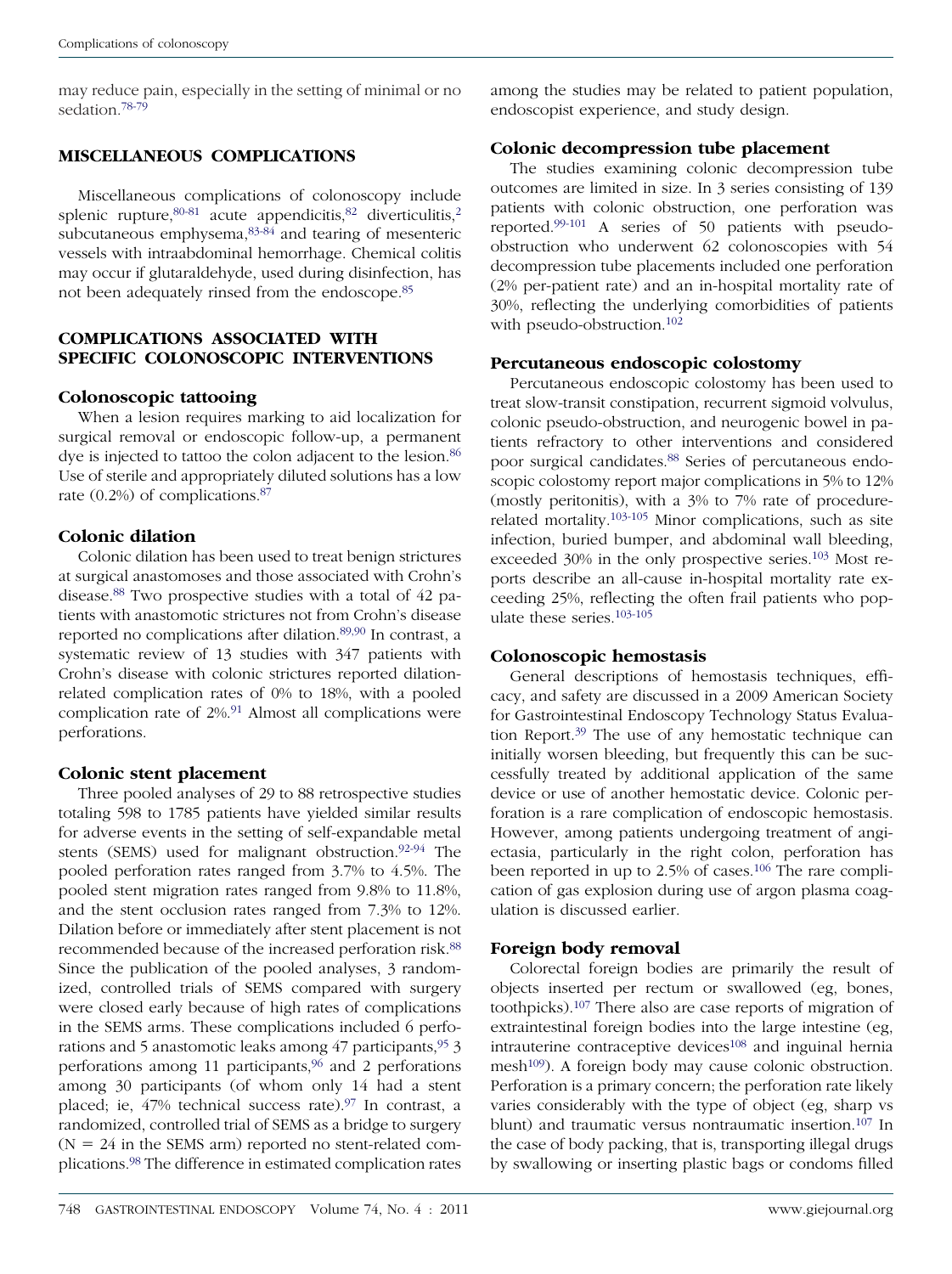with the drug, there is the additional risk of rupture of the bag/condom during attempted removal. This can lead to systemic absorption of the drug, overdose, and, potentially, death[.107](#page-6-23) Therefore, it is recommended that endoscopic removal of drug-containing packets should not be attempted[.110](#page-6-26)

Prior to any attempted removal of a foreign body, an abdominal plain film to evaluate for free air is recommended[.107,111](#page-6-23) In a series of 83 episodes of a rectal foreign body in 87 patients, 74% were successfully removed nonoperatively[.112](#page-6-27)

# **Advanced techniques for colonoscopic tissue removal**

Endoscopic mucosal resection (EMR) and endoscopic submucosal dissection (ESD) are advanced techniques used to remove suspected premalignant and early stage malignant lesions[.113](#page-6-28) As with standard polypectomy, bleeding and perforation are the most common complications with EMR and ESD, but they occur more frequently with these advanced techniques. The reported complication rates vary. Lesion size, location, and histology and operator experience may all contribute to this variability[.114-116](#page-7-0)

The intraprocedural bleeding rate is over 10% in several large series, with delayed bleeding reported in 1.5% to 14% of cases[.113,114](#page-6-28) Bleeding complications are usually endoscopically manageable, although the need for transfusions has been reported[.117](#page-7-1) Perforation complicates approximately 5% to 10% of colonic ESD resections<sup>114-115,117</sup> and, less commonly, complicates EMR resections (0%- 5%)[.118](#page-7-2) The majority of perforations are recognized at the time of the procedure and are usually successfully managed with endoscopic clip closure[.114-115,117](#page-7-0)

# **CONCLUSION**

Complications are inherent in the performance of colonoscopy. As endoscopy assumes a more therapeutic role in the management of GI disorders, the potential for complications will likely increase. Knowledge of potential endoscopic complications, their expected frequency, and the risk factors associated with their occurrence may help to minimize the incidence of complications. Endoscopists are expected to carefully select patients for the appropriate intervention, be familiar with the planned procedure and available technology, and be prepared to manage any adverse events that may arise. Once a complication occurs, early recognition and prompt intervention will minimize the morbidity and mortality associated with that complication. Review of complications as part of a continuing quality improvement process may serve to educate endoscopists, help to reduce the risk of future complications, and improve the overall quality of endoscopy[.119](#page-7-3)

#### **DISCLOSURE**

*D. Fisher is a consultant for Epigenomics. P. Malpas is a consultant for Olympus America. J. Dominitz is a consultant for Epigenomics and Salix Pharmaceuticals. B. Cash is a consultant for Salix Pharmaceuticals, J. Evans is a consultant for Cook Medical. G. Decker is a consultant for Facet Biotechnology. No other financial relationships relevant to this publication were disclosed.*

*Abbreviations: CORI, Clinical Outcomes Research Initiative; ESD, endoscopic submucosal dissection; SEMS, self-expandable metal stent.*

#### <span id="page-4-0"></span>**REFERENCES**

- <span id="page-4-1"></span>1. Dominitz JA, Eisen GM, Baron TH, et al. Complications of colonoscopy. Gastrointest Endosc 2003;57:441-5.
- <span id="page-4-2"></span>2. Ko CW, Dominitz JA. Complications of colonoscopy: magnitude and management. Gastrointest Endosc Clin N Am 2010;20:659-71.
- 3. Whitlock EP, Lin JS, Liles E, et al. Screening for colorectal cancer: a targeted, updated systematic review for the U.S. Preventive Services Task Force.[see comment][summary for patients in Ann Intern Med 2008;149:I-44; PMID: 18838719 Epub 2008 Oct 6]. Ann Int Med 2008;149:638-58.
- <span id="page-4-3"></span>4. Warren JL, Klabunde CN, Mariotto AB, et al. Adverse events after outpatient colonoscopy in the Medicare population. Ann Intern Med 2009;150:849-57, W152.
- <span id="page-4-4"></span>5. Bressler B, Paszat LF, Chen Z, et al. Rates of new or missed colorectal cancers after colonoscopy and their risk factors: a population-based analysis. Gastroenterology 2007;132:96-102.
- <span id="page-4-5"></span>6. Pickhardt PJ, Nugent PA, Mysliwiec PA, et al. Location of adenomas missed by optical colonoscopy. Ann Intern Med 2004;141:352-9.
- 7. Van Gelder RE, Nio CY, Florie J, et al. Computed tomographic colonography compared with colonoscopy in patients at increased risk for colorectal cancer. Gastroenterology 2004;127:41-8.
- <span id="page-4-7"></span><span id="page-4-6"></span>8. Mamula P, Adler DG, Conway JD, et al. Colonoscopy preparation. Gastrointest Endosc 2009;69:1201-9.
- 9. Rabeneck L, Paszat LF, Hilsden RJ, et al. Bleeding and perforation after outpatient colonoscopy and their risk factors in usual clinical practice. Gastroenterology 2008;135:1899-1906, 1906 e1891.
- <span id="page-4-9"></span><span id="page-4-8"></span>10. Lichtenstein DR, Jagannath S, Baron TH, et al. Sedation and anesthesia in GI endoscopy. Gastrointest Endosc 2008;68:815-26.
- 11. Cotton PB, Eisen GM, Aabakken L, et al. A lexicon for endoscopic adverse events: report of an ASGE workshop. Gastrointest Endosc 2010; 71:446-54.
- <span id="page-4-10"></span>12. Sharma VK, Nguyen CC, Crowell MD, et al. A national study of cardiopulmonary unplanned events after GI endoscopy. Gastrointest Endosc 2007;66:27-34.
- <span id="page-4-11"></span>13. McQuaid KR, Laine L. A systematic review and meta-analysis of randomized, controlled trials of moderate sedation for routine endoscopic procedures. Gastrointest Endosc 2008;67:910-23.
- <span id="page-4-12"></span>14. Ko CW, Riffle S, Michaels L, et al. Serious complications within 30 days of screening and surveillance colonoscopy are uncommon. Clin Gastroenterol Hepatol 2010;8:166-73.
- <span id="page-4-13"></span>15. Baudet JS, Diaz-Bethencourt D, Aviles J, et al. Minor adverse events of colonoscopy on ambulatory patients: the impact of moderate sedation. Eur J Gastroenterol Hepatol 2009;21:656-61.
- 16. Vargo JJ, Holub JL, Faigel DO, et al. Risk factors for cardiopulmonary events during propofol-mediated upper endoscopy and colonoscopy. Aliment Pharmacol Ther 2006;24:955-63.
- <span id="page-4-15"></span><span id="page-4-14"></span>17. Anderson MA, Ben-Menachem T, Gan SI, et al. Management of antithrombotic agents for endoscopic procedures. Gastrointest Endosc 2009;70:1060-70.
- 18. Stapakis JC, Thickman D. Diagnosis of pneumoperitoneum: abdominal CT vs. upright chest film. J Comput Assist Tomogr 1992;16:713-6.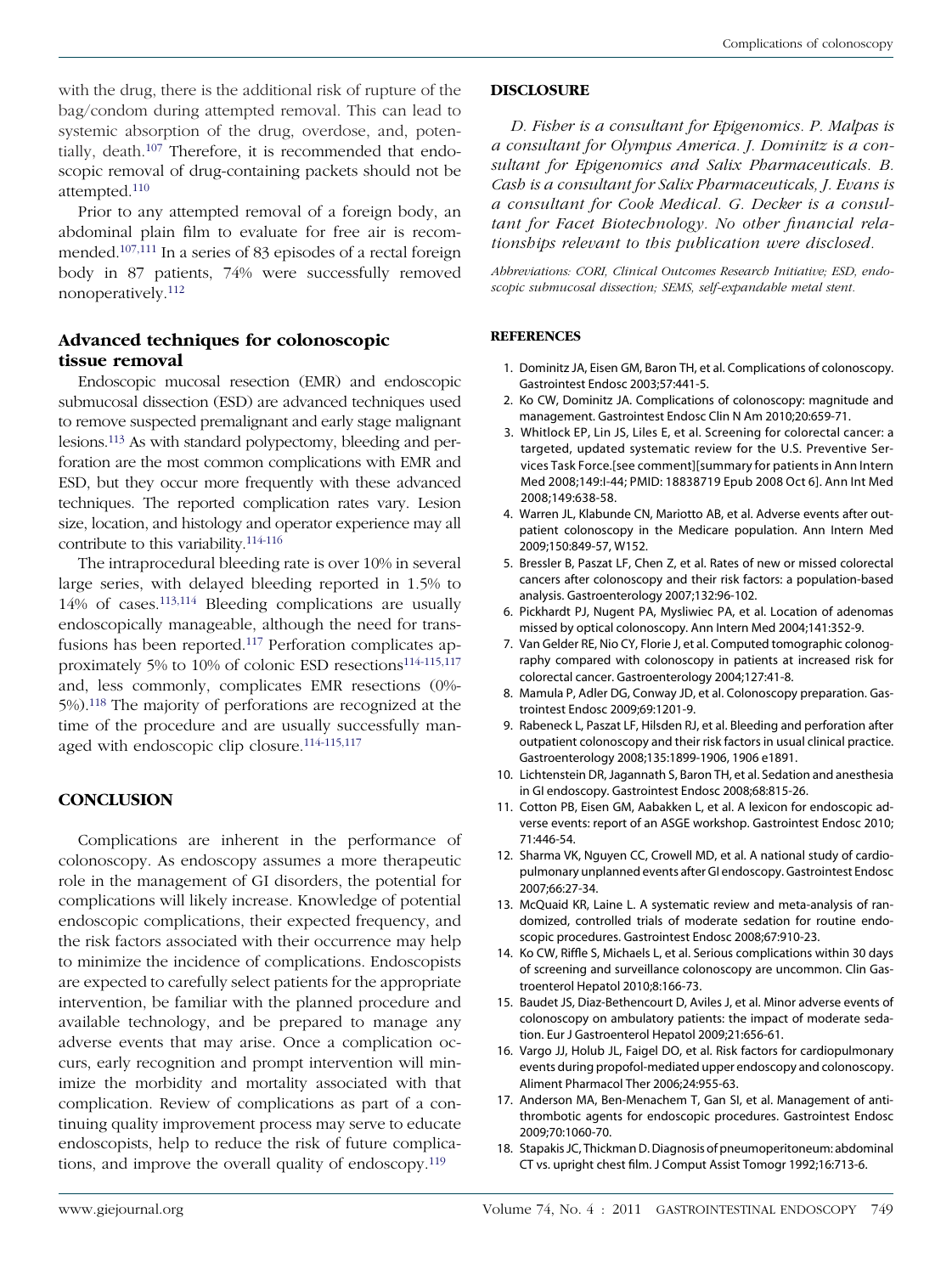- <span id="page-5-0"></span>19. Sieg A, Hachmoeller-Eisenbach U, Eisenbach T. Prospective evaluation of complications in outpatient GI endoscopy: a survey among German gastroenterologists. Gastrointest Endosc 2001;53:620-7.
- <span id="page-5-1"></span>20. Arora G, Mannalithara A, Singh G, et al. Risk of perforation from a colonoscopy in adults: a large population-based study. Gastrointest Endosc 2009;69(3, pt 2):654-64.
- <span id="page-5-2"></span>21. Korman LY, Overholt BF, Box T, et al. Perforation during colonoscopy in endoscopic ambulatory surgical centers. Gastrointest Endosc 2003;58: 554-7.
- <span id="page-5-4"></span><span id="page-5-3"></span>22. Orsoni P, Berdah S, Verrier C, et al. Colonic perforation due to colonoscopy: a retrospective study of 48 cases. Endoscopy 1997;29:160-4.
- 23. Trecca A, Gaj F, Gagliardi G. Our experience with endoscopic repair of large colonoscopic perforations and review of the literature. Tech Coloproctol 2008;12:315-21; discussion 322.
- <span id="page-5-6"></span><span id="page-5-5"></span>24. Rex DK, Petrini JL, Baron TH, et al. Quality indicators for colonoscopy. Gastrointest Endosc 2006;63(suppl 4):S16-28.
- <span id="page-5-7"></span>25. Singaram C, Torbey CF, Jacoby RF. Delayed postpolypectomy bleeding. Am J Gastroenterol 1995;90:146-7.
- 26. Consolo P, Luigiano C, Strangio G, et al. Efficacy, risk factors and complications of endoscopic polypectomy: ten year experience at a single center. World J Gastroenterol 21 2008;14:2364-9.
- 27. Dafnis G, Ekbom A, Pahlman L, et al. Complications of diagnostic and therapeutic colonoscopy within a defined population in Sweden. Gastrointest Endosc 2001;54:302-9.
- <span id="page-5-9"></span>28. Kim HS, Kim TI, Kim WH, et al. Risk factors for immediate postpolypectomy bleeding of the colon: a multicenter study. Am J Gastroenterol 2006;101:1333-41.
- 29. Shiffman ML, Farrel MT, Yee YS. Risk of bleeding after endoscopic biopsy or polypectomy in patients taking aspirin or other NSAIDS. Gastrointest Endosc 1994;40:458-62.
- 30. Watabe H, Yamaji Y, Okamoto M, et al. Risk assessment for delayed hemorrhagic complication of colonic polypectomy: polyp-related factors and patient-related factors. Gastrointest Endosc 2006;64:73-78.
- <span id="page-5-8"></span>31. Singh M, Mehta N, Murthy UK, et al. Postpolypectomy bleeding in patients undergoing colonoscopy on uninterrupted clopidogrel therapy. Gastrointest Endosc 2010;71:998-1005.
- 32. Witt DM, Delate T, McCool KH, et al. Incidence and predictors of bleeding or thrombosis after polypectomy in patients receiving and not receiving anticoagulation therapy. J Thromb Haemost 2009;7:1982-89.
- <span id="page-5-11"></span>33. Hui AJ, Wong RM, Ching JY, et al. Risk of colonoscopic polypectomy bleeding with anticoagulants and antiplatelet agents: analysis of 1657 cases. Gastrointest Endosc 2004;59:44-8.
- <span id="page-5-18"></span><span id="page-5-10"></span>34. Sawhney MS, Salfiti N, Nelson DB, et al. Risk factors for severe delayed postpolypectomy bleeding. Endoscopy 2008;40:115-9.
- 35. Luigiano C, Ferrara F, Ghersi S, et al. Endoclip-assisted resection of large pedunculated colorectal polyps: technical aspects and outcome. Dig Dis Sci 2010;55:1726-31.
- 36. Yousfi M, Gostout CJ, Baron TH, et al. Postpolypectomy lower gastrointestinal bleeding: potential role of aspirin. Am J Gastroenterol 2004; 99:1785-9.
- <span id="page-5-13"></span><span id="page-5-12"></span>37. Gibbs DH, Opelka FG, Beck DE, et al. Postpolypectomy colonic hemorrhage. Dis Colon Rectum 1996;39:806-10.
- <span id="page-5-30"></span>38. Carpenter S, Petersen BT, Chuttani R, et al. Polypectomy devices. Gastrointest Endosc 2007;65:741-9.
- <span id="page-5-14"></span>39. Conway JD, Adler DG, Diehl DL, et al. Endoscopic hemostatic devices. Gastrointest Endosc 2009;69:987-96.
- <span id="page-5-15"></span>40. Sorbi D, Norton I, Conio M, et al. Postpolypectomy lower GI bleeding: descriptive analysis. Gastrointest Endosc 2000;51:690-6.
- <span id="page-5-16"></span>41. Tappero G, Gaia E, De Giuli P, et al. Cold snare excision of small colorectal polyps. Gastrointest Endosc 1992;38:310-3.
- 42. Iida Y, Miura S, Munemoto Y, et al. Endoscopic resection of large colorectal polyps using a clipping method. Dis Colon Rectum 1994; 37:179-80.
- <span id="page-5-17"></span>43. Iishi H, Tatsuta M, Narahara H, et al. Endoscopic resection of large pedunculated colorectal polyps using a detachable snare. Gastrointest Endosc 1996;44:594-7.
- 44. Shioji K, Suzuki Y, Kobayashi M, et al. Prophylactic clip application does not decrease delayed bleeding after colonoscopic polypectomy. Gastrointest Endosc 2003;57:691-4.
- <span id="page-5-19"></span>45. Hsieh YH, Lin HJ, Tseng GY, et al. Is submucosal epinephrine injection necessary before polypectomy? A prospective, comparative study. Hepatogastroenterology 2001;48:1379-82.
- 46. Di Giorgio P, De Luca L, Calcagno G, et al. Detachable snare versus epinephrine injection in the prevention of postpolypectomy bleeding: a randomized and controlled study. Endoscopy 2004;36:860-3.
- <span id="page-5-20"></span>47. Nivatvongs S. Complications in colonoscopic polypectomy. an experience with 1,555 polypectomies. Dis Colon Rectum 1986;29:825-30.
- <span id="page-5-21"></span>48. Waye JD, Lewis BS, Yessayan S. Colonoscopy: a prospective report of complications. J Clin Gastroenterol 1992;15:347-51.
- 49. Levin TR, Zhao W, Conell C, et al. Complications of colonoscopy in an integrated health care delivery system. Ann Intern Med 2006;145: 880-6.
- 50. Imperiale TF, Wagner DR, Lin CY, et al. Risk of advanced proximal neoplasms in asymptomatic adults according to the distal colorectal findings. N Engl J Med 2000;343:169-74.
- 51. Nelson DB, McQuaid KR, Bond JH, et al. Procedural success and complications of large-scale screening colonoscopy. Gastrointest Endosc 2002;55:307-14.
- 52. Rathgaber SW, Wick TM. Colonoscopy completion and complication rates in a community gastroenterology practice. Gastrointest Endosc 2006;64:556-62.
- 53. Viiala CH, Zimmerman M, Cullen DJ, et al. Complication rates of colonoscopy in an Australian teaching hospital environment. Intern Med J 2003;33:355-59.
- 54. Gatto NM, Frucht H, Sundararajan V, et al. Risk of perforation after colonoscopy and sigmoidoscopy: a population-based study. J Natl Cancer Inst 2003;95:230-6.
- 55. Anderson ML, Pasha TM, Leighton JA. Endoscopic perforation of the colon: lessons from a 10-year study. Am J Gastroenterol 2000;95:3418-22.
- <span id="page-5-22"></span>56. Tran DQ, Rosen L, Kim R, et al. Actual colonoscopy: What are the risks of perforation? Am Surg 2001;67:845-7; discussion 847-8.
- <span id="page-5-23"></span>57. Nelson DB. Infectious disease complications of GI endoscopy: part II, exogenous infections. Gastrointest Endosc 2003;57:695-711.
- 58. Banerjee S, Shen B, Baron TH, et al. Antibiotic prophylaxis for GI endoscopy. Gastrointest Endosc 2008;67:791-8.
- 59. Wilson W, Taubert KA, Gewitz M, et al. Prevention of infective endocarditis: guidelines from the American Heart Association: a guideline from the American Heart Association Rheumatic Fever, Endocarditis, and Kawasaki Disease Committee, Council on Cardiovascular Disease in the Young, and the Council on Clinical Cardiology, Council on Cardiovascular Surgery and Anesthesia, and the Quality of Care and Outcomes Research Interdisciplinary Working Group. Circulation 2007; 116:1736-54.
- <span id="page-5-25"></span><span id="page-5-24"></span>60. Banerjee S, Shen B, Nelson DB, et al. Infection control during GI endoscopy. Gastrointest Endosc 2008;67:781-90.
- <span id="page-5-26"></span>61. Multi-society guideline for reprocessing flexible gastrointestinal endoscopes. Gastrointest Endosc 2003;58:1-8.
- 62. Petersen BT, Chennat J, Cohen J, et al. Multisociety guideline on reprocessing flexible gastrointestinal endoscopes: 2011. Gastrointest Endosc 2011;73:1075-84.
- <span id="page-5-27"></span>63. Ladas SD, Karamanolis G, Ben-Soussan E. Colonic gas explosion during therapeutic colonoscopy with electrocautery. World J Gastroenterol 2007;13:5295-8.
- <span id="page-5-28"></span>64. Avgerinos A, Kalantzis N, Rekoumis G, et al. Bowel preparation and the risk of explosion during colonoscopic polypectomy. Gut 1984;25: 361-4.
- <span id="page-5-29"></span>65. La Brooy SJ, Avgerinos A, Fendick CL, et al. Potentially explosive colonic concentrations of hydrogen after bowel preparation with mannitol. Lancet 1981;1:634-6.
- 66. Monahan DW, Peluso FE, Goldner F. Combustible colonic gas levels during flexible sigmoidoscopy and colonoscopy. Gastrointest Endosc 1992;38:40-3.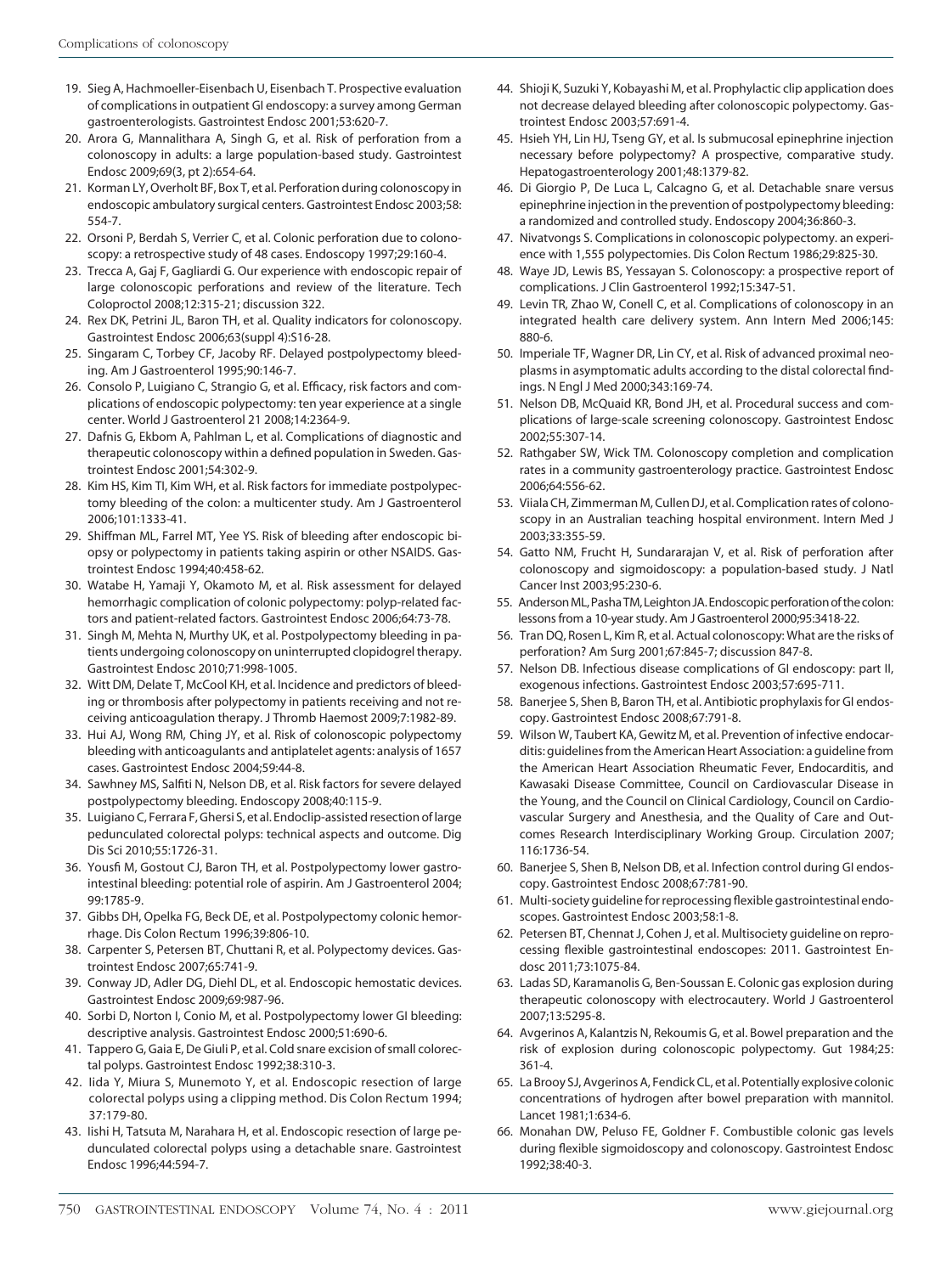- <span id="page-6-0"></span>67. Hofstad B. Explosion in rectum [in Norwegian with English abstract]. Tidsskr Nor Laegeforen 2007;127:1789-90.
- <span id="page-6-1"></span>68. Ko CW, Riffle S, Shapiro JA, et al. Incidence of minor complications and time lost from normal activities after screening or surveillance colonoscopy. Gastrointest Endosc 2007;65:648-56.
- 69. Bini EJ, Firoozi B, Choung RJ, et al. Systematic evaluation of complications related to endoscopy in a training setting: a prospective 30-day outcomes study. Gastrointest Endosc 2003;57:8-16.
- 70. Zubarik R, Fleischer DE, Mastropietro C, et al. Prospective analysis of complications 30 days after outpatient colonoscopy. Gastrointest Endosc 1999;50:322-28.
- <span id="page-6-2"></span>71. Waye JD. The most important maneuver during colonoscopy. Am J Gastroenterol 2004;99:2086-7.
- <span id="page-6-3"></span>72. Bretthauer M, Thiis-Evensen E, Huppertz-Hauss G, et al. NORCCAP (Norwegian colorectal cancer prevention): a randomised trial to assess the safety and efficacy of carbon dioxide versus air insufflation in colonoscopy. Gut 2002;50:604-7.
- 73. Church J, Delaney C. Randomized, controlled trial of carbon dioxide insufflation during colonoscopy. Dis Colon Rectum 2003;46:322-6.
- 74. Riss S, Akan B, Mikola B, et al.  $CO<sub>2</sub>$  insufflation during colonoscopy decreases post-interventional pain in deeply sedated patients: a randomized controlled trial. Wien Klin Wochenschr 2009;121:464-8.
- 75. Stevenson GW, Wilson JA, Wilkinson J, et al. Pain following colonoscopy: elimination with carbon dioxide. Gastrointest Endosc 1992;38: 564-7.
- 76. Sumanac K, Zealley I, Fox BM, et al. Minimizing postcolonoscopy abdominal pain by using CO(2) insufflation: a prospective, randomized, double blind, controlled trial evaluating a new commercially available CO(2) delivery system. Gastrointest Endosc 2002;56:190-4.
- 77. Wong JC, Yau KK, Cheung HY, et al. Towards painless colonoscopy: a randomized controlled trial on carbon dioxide-insufflating colonoscopy. ANZ J Surg 2008;78:871-4.
- <span id="page-6-4"></span>78. Leung CW, Kaltenbach T, Soetikno R, et al. Water immersion versus standard colonoscopy insertion technique: randomized trial shows promise for minimal sedation. Endoscopy 2010;42:557-63.
- 79. Leung JW, Mann SK, Siao-Salera R, et al. A randomized, controlled comparison of warm water infusion in lieu of air insufflation versus air insufflation for aiding colonoscopy insertion in sedated patients undergoing colorectal cancer screening and surveillance. Gastrointest Endosc 2009;70:505-10.
- <span id="page-6-5"></span>80. Kamath AS, Iqbal CW, Sarr MG, et al. Colonoscopic splenic injuries: incidence and management. J Gastrointest Surg 2009;13:2136-40.
- 81. Michetti CP, Smeltzer E, Fakhry SM. Splenic injury due to colonoscopy: analysis of the world literature, a new case report, and recommendations for management. Am Surg 2010;76:1198-1204.
- <span id="page-6-7"></span><span id="page-6-6"></span>82. Hirata K, Noguchi J, Yoshikawa I, et al. Acute appendicitis immediately after colonoscopy. Am J Gastroenterol 1996;91:2239-40.
- 83. Bakker J, van Kersen F, Bellaar Spruyt J. Pneumopericardium and pneumomediastinum after polypectomy. Endoscopy 1991;23:46-7.
- <span id="page-6-8"></span>84. Humphreys F, Hewetson KA, Dellipiani AW. Massive subcutaneous emphysema following colonoscopy. Endoscopy 1984;16:160-1.
- <span id="page-6-9"></span>85. Caprilli R, Viscido A, Frieri G, et al. Acute colitis following colonoscopy. Endoscopy 1998;30:428-31.
- <span id="page-6-10"></span>86. Kethu SR, Banerjee S, Desilets D, et al. Endoscopic tattooing. Gastrointest Endosc 2010;72:681-5.
- <span id="page-6-11"></span>87. Nizam R, Siddiqi N, Landas SK, et al. Colonic tattooing with India ink: benefits, risks, and alternatives. Am J Gastroenterol 1996;91:1804-8.
- 88. Harrison ME, Anderson MA, Appalaneni V, et al. The role of endoscopy in the management of patients with known and suspected colonic obstruction and pseudo-obstruction. Gastrointest Endosc 2010;71: 669-79.
- <span id="page-6-12"></span>89. Di Giorgio P, De Luca L, Rivellini G, et al. Endoscopic dilation of benign colorectal anastomotic stricture after low anterior resection: a prospective comparison study of two balloon types. Gastrointest Endosc 2004;60:347-50.
- 90. Ambrosetti P, Francis K, De Peyer R, et al. Colorectal anastomotic stenosis after elective laparoscopic sigmoidectomy for diverticular dis-

ease: a prospective evaluation of 68 patients. Dis Colon Rectum 2008;51:1345-9.

- <span id="page-6-13"></span>91. Hassan C, Zullo A, De Francesco V, et al. Systematic review: endoscopic dilatation in Crohn's disease. Aliment Pharmacol Ther 2007;26:1457-64.
- <span id="page-6-14"></span>92. Khot UP, Lang AW, Murali K, et al. Systematic review of the efficacy and safety of colorectal stents. Br J Surg 2002;89:1096-1102.
- 93. Sebastian S, Johnston S, Geoghegan T, et al. Pooled analysis of the efficacy and safety of self-expanding metal stenting in malignant colorectal obstruction. Am J Gastroenterol 2004;99:2051-7.
- 94. Watt AM, Faragher IG, Griffin TT, et al. Self-expanding metallic stents for relieving malignant colorectal obstruction: a systematic review. Ann Surg 2007;246:24-30.
- <span id="page-6-15"></span>95. van Hooft JE, Bemelman WA, Oldenburg B, et al. Colonic stenting versus emergency surgery for acute left-sided malignant colonic obstruction: a multicentre randomised trial. Lancet Oncol 2011;12:344-52.
- <span id="page-6-16"></span>96. van Hooft JE, Fockens P, Marinelli AW, et al. Early closure of a multicenter randomized clinical trial of endoscopic stenting versus surgery for stage IV left-sided colorectal cancer. Endoscopy 2008;40:184-91.
- <span id="page-6-17"></span>97. Pirlet IA, Slim K, Kwiatkowski F, et al. Emergency preoperative stenting versus surgery for acute left-sided malignant colonic obstruction: a multicenter randomized controlled trial. Surg Endosc 2011;25:1814-21.
- <span id="page-6-19"></span><span id="page-6-18"></span>98. Cheung HY, Ng KH, Leung AL, et al. Laparoscopic sphincter-preserving total mesorectal excision: 10-year report. Colorectal Dis 2011;13:627-31.
- 99. Fischer A, Schrag HJ, Goos M, et al. Transanal endoscopic tube decompression of acute colonic obstruction: experience with 51 cases. Surg Endosc 2008;22:683-8.
- 100. Horiuchi A, Nakayama Y, Tanaka N, et al. Acute colorectal obstruction treated by means of transanal drainage tube: effectiveness before surgery and stenting. Am J Gastroenterol 2005;100:2765-70.
- 101. Tanaka T, Furukawa A, Murata K, et al. Endoscopic transanal decompression with a drainage tube for acute colonic obstruction: clinical aspects of preoperative treatment. Dis Colon Rectum 2001;44:418-22.
- <span id="page-6-21"></span><span id="page-6-20"></span>102. Geller A, Petersen BT, Gostout CJ. Endoscopic decompression for acute colonic pseudo-obstruction. Gastrointest Endosc 1996;44:144-50.
- 103. Baraza W, Brown S, McAlindon M, et al. Prospective analysis of percutaneous endoscopic colostomy at a tertiary referral centre. Br J Surg 2007;94:1415-20.
- 104. Bertolini D, De Saussure P, Chilcott M, et al. Severe delayed complication after percutaneous endoscopic colostomy for chronic intestinal pseudo-obstruction: a case report and review of the literature. World J Gastroenterol 2007;13:2255-7.
- 105. Cowlam S, Watson C, Elltringham M, et al. Percutaneous endoscopic colostomy of the left side of the colon. Gastrointest Endosc 2007;65: 1007-14.
- <span id="page-6-23"></span><span id="page-6-22"></span>106. Foutch PG. Angiodysplasia of the gastrointestinal tract. Am J Gastroenterol 1993;88:807-18.
- <span id="page-6-24"></span>107. Goldberg JE, Steele SR. Rectal foreign bodies. Surg Clin North Am 2010; 90:173-84: Table of contents.
- 108. Assarian A, Raja MA. Colonoscopic retrieval of a lost intrauterine contraceptive device: a case report and review of articles. Eur J Contracept Reprod Health Care 2005;10:261-5.
- <span id="page-6-25"></span>109. Celik A, Kutun S, Kockar C, et al. Colonoscopic removal of inguinal hernia mesh: report of a case and literature review. J Laparoendosc Adv Surg Tech A 2005;15:408-10.
- <span id="page-6-26"></span>110. ASGE Standards of Practice Committee; Ikenberry SO, Jue T, Anderson MA, et al. Management of ingested foreign bodies and food impactions. Gastrointest Endosc 2011;73:1085-91.
- 111. Koornstra JJ, Weersma RK. Management of rectal foreign bodies: description of a new technique and clinical practice guidelines. World J Gastroenterol 2008;14:4403-6.
- <span id="page-6-27"></span>112. Lake JP, Essani R, Petrone P, et al. Management of retained colorectal foreign bodies: predictors of operative intervention. Dis Colon Rectum. 2004;47:1694-8.
- <span id="page-6-28"></span>113. Kantsevoy SV, Adler DG, Conway JD, et al. Endoscopic mucosal resection and endoscopic submucosal dissection. Gastrointest Endosc 2008;68:11-8.